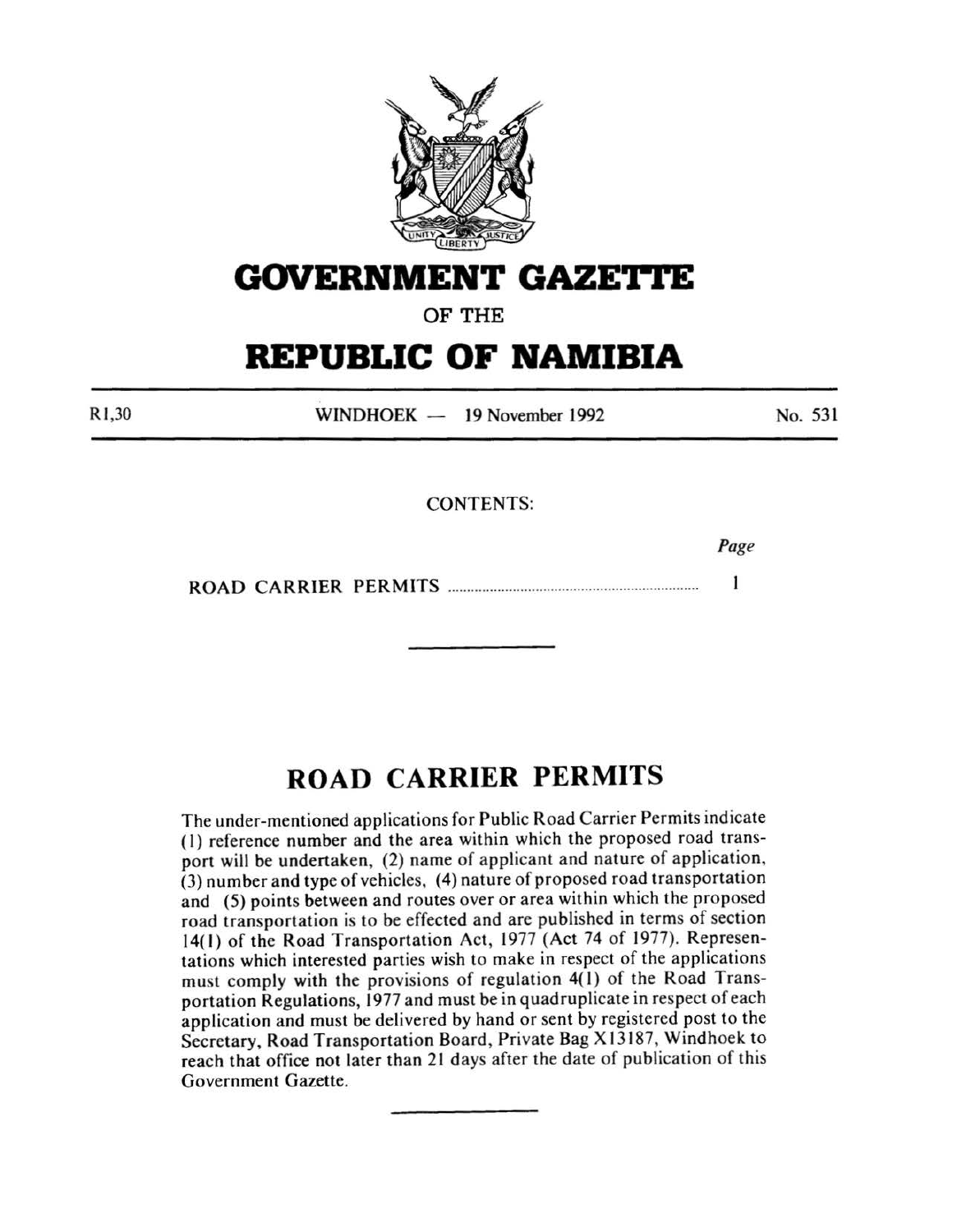- (1) 25/03/91 900P0932
- (2) **VEKARAPI O.K., OKAHANDJA**  $-$  Additional vehicle.<br>(3) N 851 OK Bus 70 Persons
- (3) N 851 OK Bus
- ( 4) (a) Passengers and their personal effects.
- (5) (a) (i) From Okatjoruu Cash Store, Okatjoruu to Grootfontein and return via the route in annexure "A". T/Table: As per annexure "A". Tariffs: As per annexure "A".

 $"A"$ 

1. Persons and their personal luggage — Between Grootfontein and Okatjoruu via the following route:

From stop 1 at Okatjoruu Cash Store, Okatjoruu via district road 57 to the junction with the Grootfontein/Rundu main road, then via the said main road to stop 2 at Wecke & Voigts, Grootfontein, then via Kaiser Wilhelm street to stop 3 at Grootfontein Landboudiens, return via Kaiser Wilhelm street to the junction with the Otavi/Grootfontein main road, then via the said main road to the junction with the access road to Omulunga township, then via the said access road and unnamed roads to stop 4 at Omulunga Central Store and return via the same route.

### BUS STOPS:

- 1. Okatjoruu Cash Store Okatjoruu
- 2. Wecke  $& \text{Voigts} \text{---}$  Grootfontein
- 3. Grootfontein Landboudiens Grootfontein
- 4. Omulunga Central Store Grootfontein

#### TIME-TABLE:

| <b>TUESDAYS:</b> |                  |          |                |  |
|------------------|------------------|----------|----------------|--|
| Stop No.         | <b>Departure</b> | Stop No. | <b>Arrival</b> |  |
|                  | 09:00            |          | 10:30          |  |
| $\overline{2}$   | 10:35            |          | 10:40          |  |
| 3                | 10:35            |          | 10:55          |  |
| 4                | 17:00            |          | 17:10          |  |
| $\overline{2}$   | 17:15            |          | 18:45          |  |

## Tariff:

Single: R 5.00 per person Return: RlO.OO per person No. 531

爹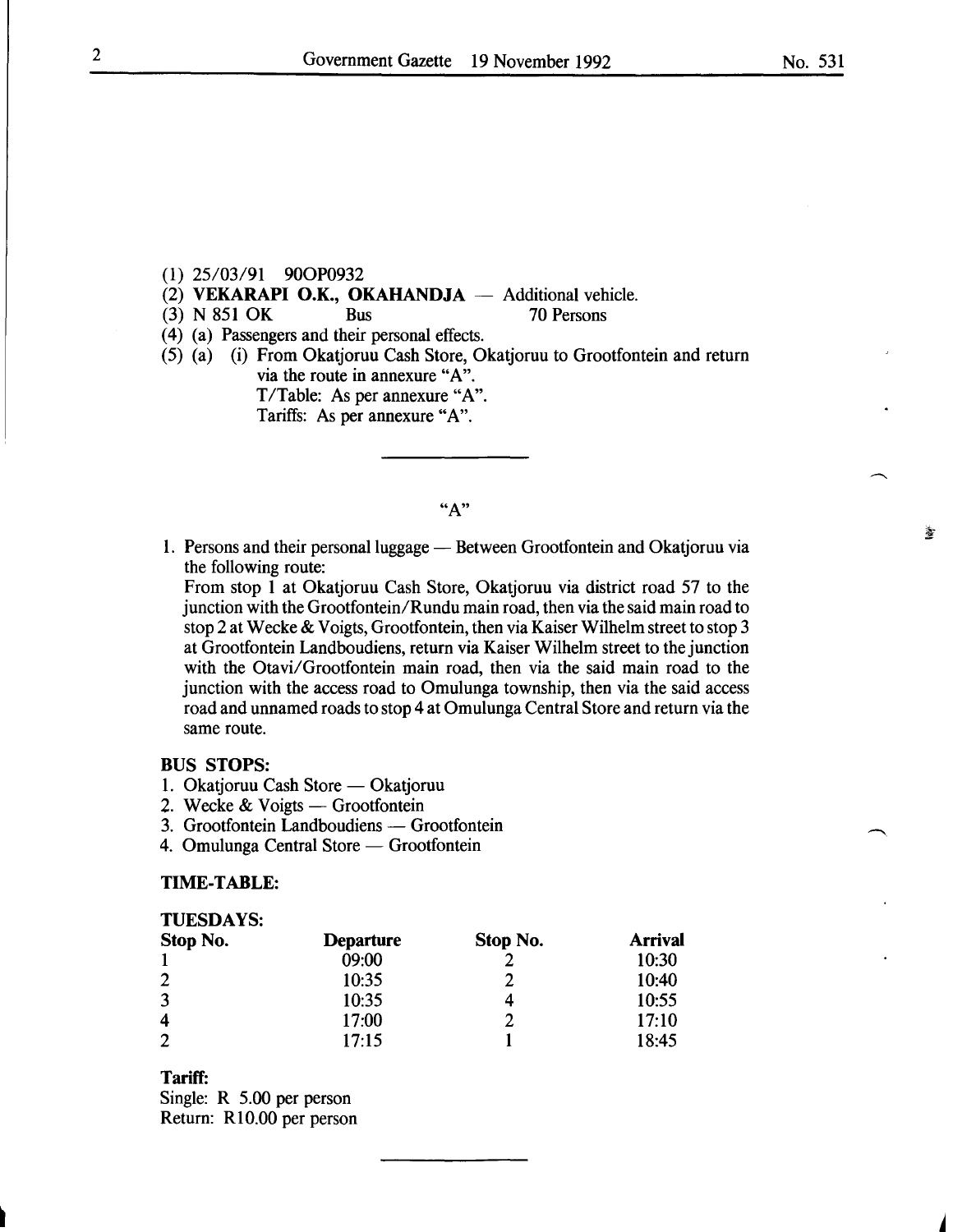(1) 13/06/91 910P0162

### (2) INTERKAAP FERREIRA BUS SERVICES (PTY) , WINDHOEK - Transfer from S.W. Bus Services.

| (3) N 14446 W | <b>Bus</b> | 60 Persons |
|---------------|------------|------------|
| N 2644 W      | Bus        | 60 Persons |
| N 46574 W     | <b>Bus</b> | 45 Persons |
| N 35774 W     | <b>Bus</b> | 60 Persons |
| CY 107241     | Bus        | 45 Persons |
| CY 107242     | <b>Bus</b> | 49 Persons |
|               |            |            |

- ( 4) (a) Passengers and their personal effects.
- (5) (a) (i) From Windhoek to Tsumeb, Walvis Bay, Nakop and Noordoewer as presently authorised to F.P. du Toit Transport (Pty) Ltd. T/Table: As presently authorised to F.P. du Toit Transport (Pty) Ltd.
- 
- (1) 17/07/91 910P0250
- (2) AFMAN BEDDING (CAPE) (PTY) LTD., BELLVILLE  $-$  New Applicauon.
- (3) CA  $627512$  S/Trailer 60 Persons
- ( 4) (a) Own mattresses and bases for beds.
- (5) (a) (i) From a place on the Namibia/Republic of South Africa border at Noordoewer to Windhoek via Grünau, Keetmanshoop and Mariental.
- (1) 06/09/91 910P0449
- (2) ENOK (PTY), RUNDU  $-$  New Application.
- (3) N 1595 RU Truck<br>
N 1692 RU Trailer
	- N 1692 RU
- (4) (a) Live animals.
	- (b) Own goods.
- (5) (a) (i) From the holder's own place of business at Rundu to a place on the Namibia/Republic of South Africa border at Noordoewer.
	- (ii) From the holder's own place of business at Rundu to a place on the Namibia/Republic of South Africa border South of Swakopmund at the C.R. Swart bridge.
	- (b) (i) From a place on the Namibia/Republic of South Africa border at Nakop to the holder's own place of business at Rundu.
		- (ii) From a place on the Namibia/Republic of South Africa border South ofSwakopmund at the C.R. Swart bridge to the holder's own place of business at Rundu.
		- (iii) From the holder's own place of business at Rundu to a place on the Namibia/Republic of South Africa border at Noordoewer.
		- (iv) From the holder's own place of business at Rundu to a place on the Namibia/ Republic of South Africa border South of Swakopmund at the C.R. Swart bridge.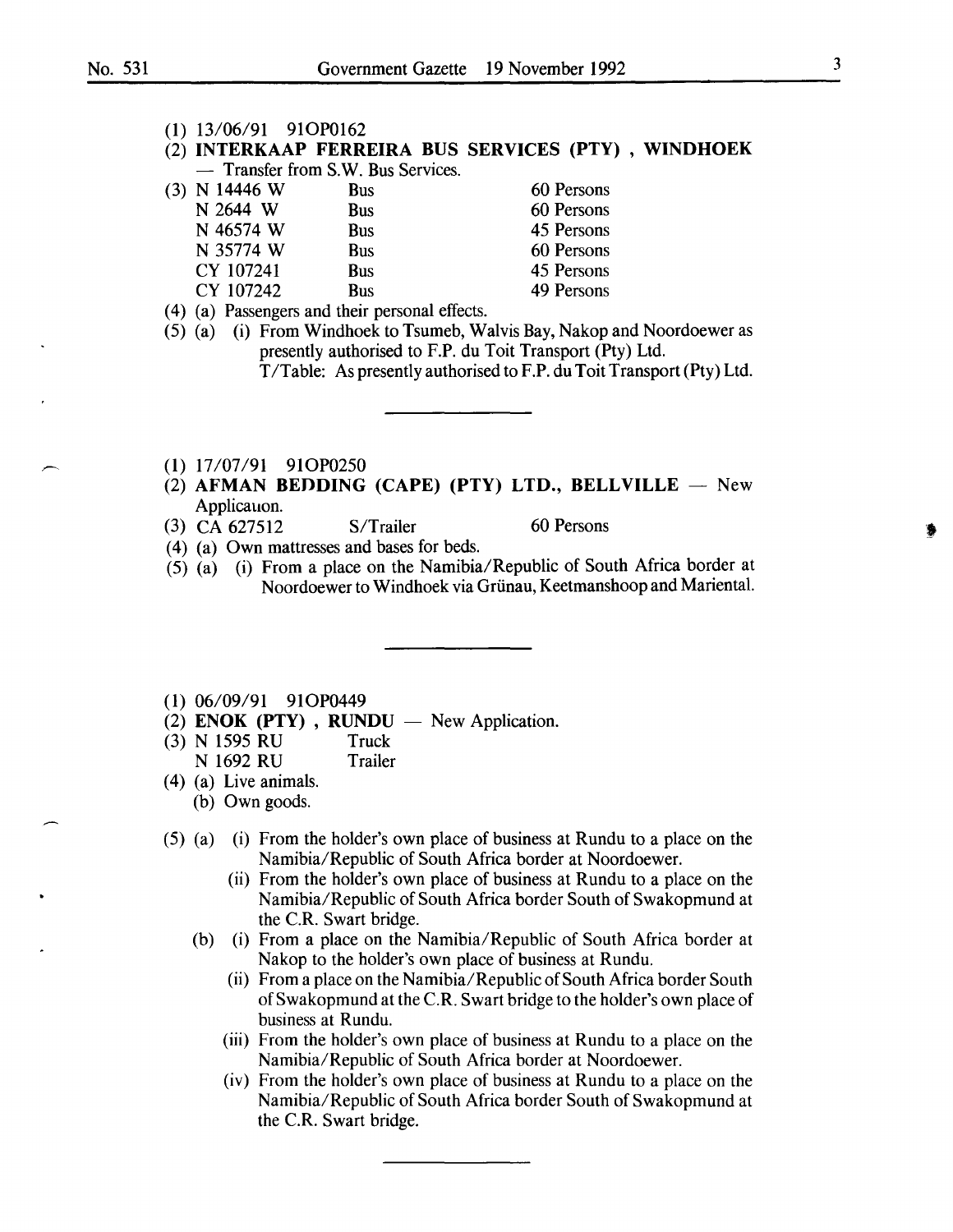- (2) MARENGA A., WINDHOEK New Application.<br>
(3) Motor-car to be acquired 6 Persons
- (3) Motor-car to be acquired 6 Persons
- (4) (a) Taxi-passengers and their personal luggage.
- $(5)$   $(a)$  (i) Within Windhoek municipal area.
- (1) 19/11/91 910P0778
- $(2)$  **ETOSHA FLY-IN SAFARIS (PTY) LTD.,** -- Additional Vehicle.<br>(3) N 1767 T Bus 25 Persons
- (3) N 1767 T Bus
- (4) (a) Tourists and their personal effects.
- (5) (a) (i) Within the borders of the Republic of Namibia.
- (1) 19/11/91 91OP0779
- (2) ETOSHA FLY-IN SAFARIS (PTY) LTD.,  $-$  Replacement of vehicles.
- (3) N 443 T<br>
N 1492 T<br>
Bus 10 Persons<br>
10 Persons
	- Bus 10 Persons
- ( 4) (a) Tourists and their personal effects.
- (5) (a) (i) Within the borders of the Republic of Namibia.
- (1) 12/02/92 910P1056
- $(2)$  KAMBURONA & TJOZONGORO B. & F., KATUTURA New Application.
- (3) Motor-car to be acquired 5 Persons
	-
- (4) (a) Taxi-passengers and their personal luggage.
- $(5)$   $(a)$   $(i)$  Within Windhoek municipal area.

爹

 $\overline{\phantom{a}}$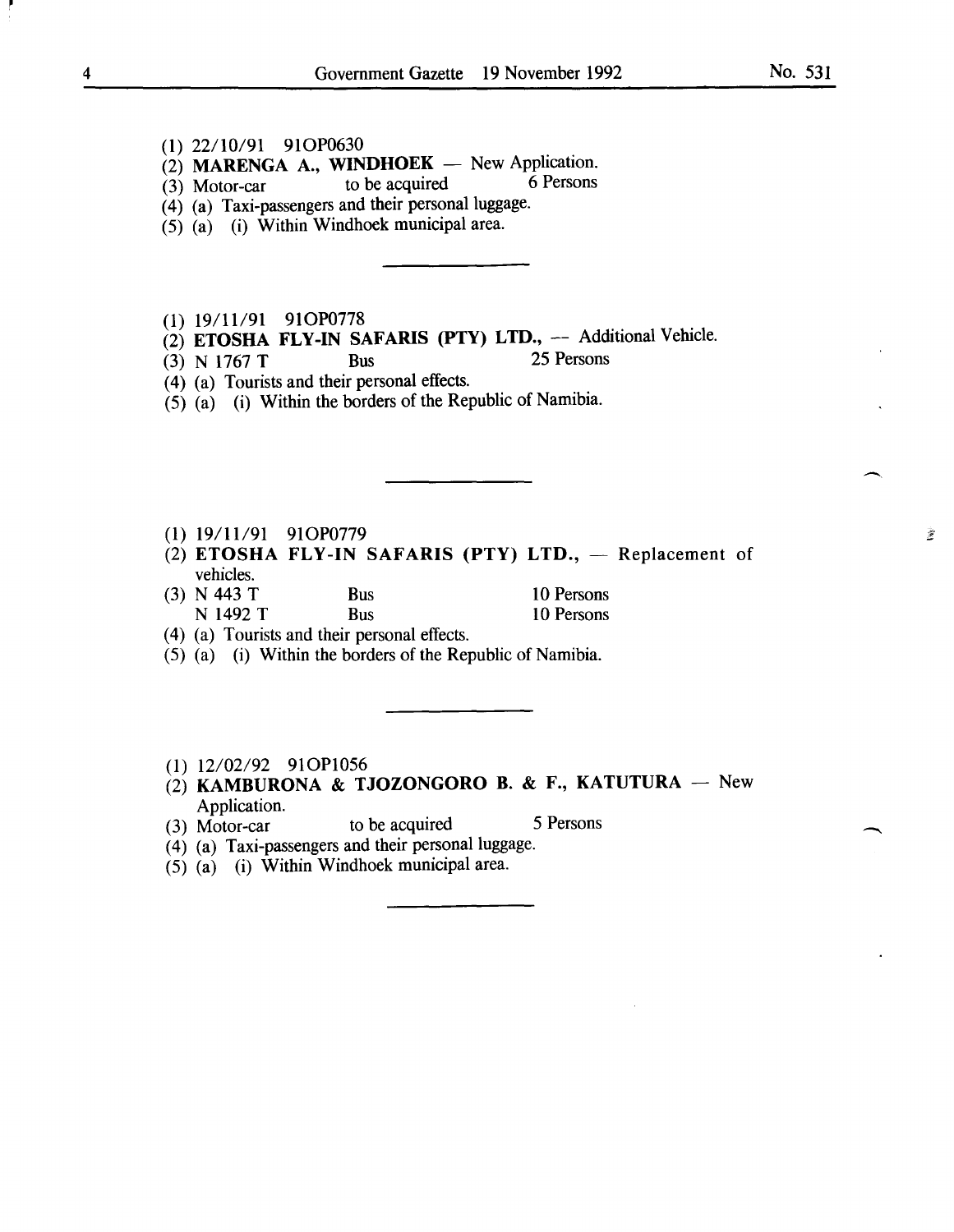-

-

- (1) 14/02/92 910P1074
- (2) ELRAHEB NAMIBIA (PTY) LTD., WINDHOEK  $-$  New Application.
- (3) N 69054 W Motor-car 6 Persons

- (4) (a) Taxi-passengers and their personal luggage.
- (5) (a) (i) Within Windhoek municipal area.
- (1) 17/02/92 910P1075
- (2) **KAHUURE B., WINDHOEK** New Application.<br>(3) Motor-car to be acquired 5 Persons
- to be acquired 5 Persons
- (4) (a) Taxi-passengers and their personal luggage.
- (5) (a) (i) Within Windhoek municipal area.
- (1) 17/02/92 910P1076
- (2) **SHIMOSHILI S., WINDHOEK**  $-$  New Application.<br>(3) Motor-car to be acquired 4 Persons
- to be acquired 4 Persons
- (4) (a) Taxi-passengers and their personal luggage.
- (5) (a) (i) Within Windhoek municipal area.
- (1) 17/02/92 910P1077
- (2) POVANHU P., WINDHOEK  $-$  New Application.
- (3) Bus to be acquired 24 Persons
- ( 4) (a) Passengers and their personal effects.
- (5) (a) (i) From Windhoek to Oshikango via Okahandja, Otjiwarongo, Tsumeb, Ondangwa, and Oshakati and return via the same route. T/Table: As and when required. Tariffs: R38.00 per person per single trip.
- (1) 17/02/92 910P1078
- (2) **BOOYSEN F., KATUTURA**  $-$  New Application.
- (3) Motor-car to be acquired
- ( 4) (a) Taxi-passengers and their personal luggage.
- (5) (a) (i) Within Windhoek municipal area.
- (1) 17/02/92 910P1079
- (2) MOTSEOTHATA P., KATUTURA  $-$  New Application.
- (3) Motor-car to be acquired
- (4) (a) Taxi-passengers and their personal luggage.
- (5) (a) (i) Within Windhoek municipal area.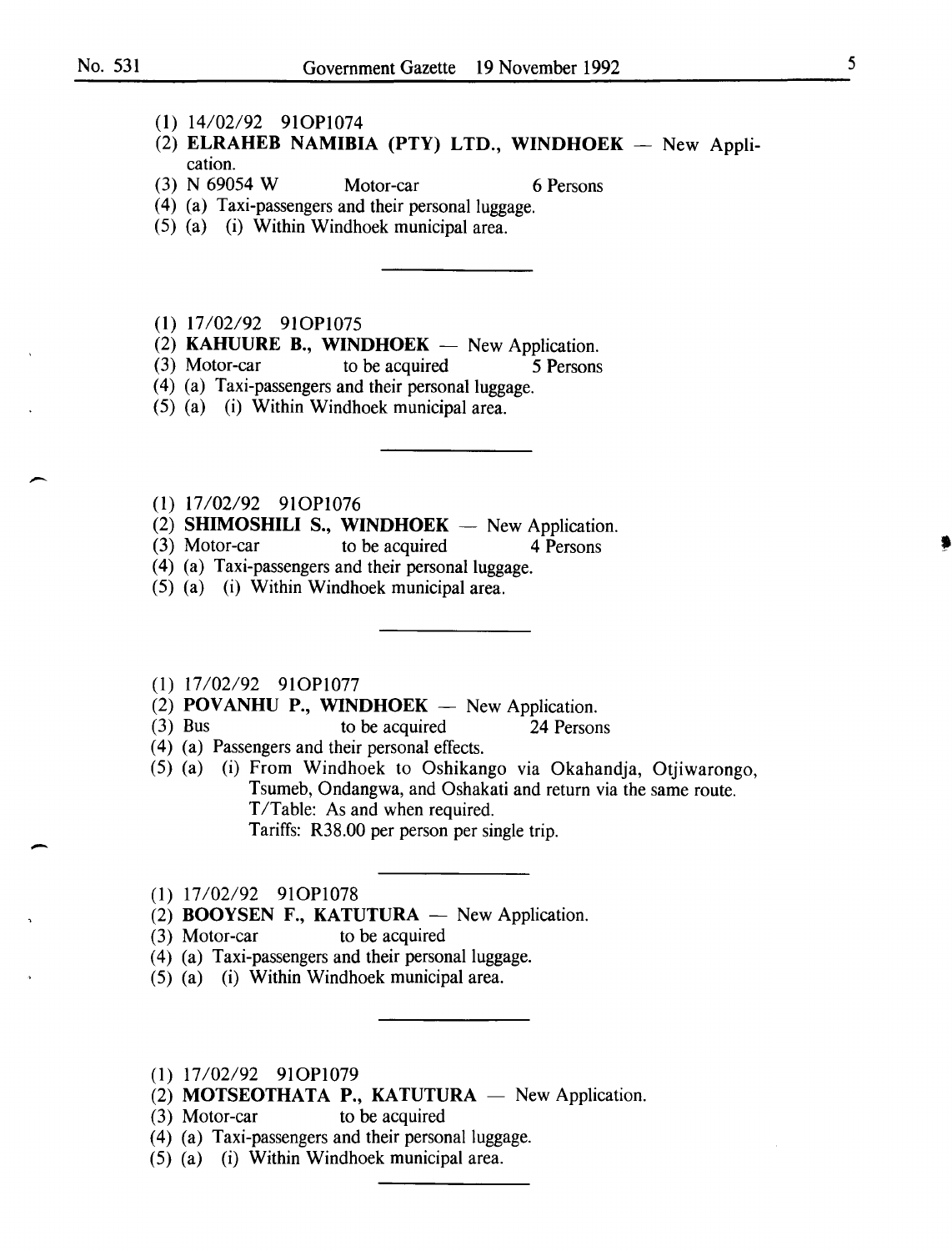- (1) 17/02/92 910Pl081
- (2) **ITEMBU P., WINDHOEK** New Application.<br>(3) N 28749 W Motor-car 5 Persons
- $(3)$  N 28749 W
- (4) (a) Taxi-passengers and their personal luggage.
- (5) (a) (i) Within Windhoek municipal area.

(1) 17/02/92 910P1082

- (2) SIMON S., WINDHOEK  $-$  New Application.
- (3) Motor-car to be acqruied
- (4) (a) Taxi-passengers and their personal luggage.
- (5) (a) (i) Within Windhoek municipal area.
- (1) 18/02/92 910P1083
- (2) KAVARA O., GOBABIS  $-$  New Application.<br>(3) Motor-car to be acquied 5 Pe
- (3) Motor-car to be acquied 5 Persons
- (4) (a) Taxi-passengers and their personal luggage.
- (5) (a) (i) Within Gobabis municipal area.

## (1) 18/02/92 910Pl084

- (2) KAVARA O., WINDHOEK  $-$  New Application.
- (3) Motor-car to be acquired 6 Persons
- (4) (a) Taxi-passengers and their personal luggage.
- (5) (a) (i) Within Windhoek municipal area.
- (1) 18/02/92 910P1085
- (2) KAVARA O., GOBABIS  $-$  New Application.
- (3) Mini-bus to be acquired 18 Persons
- ( 4) (a) Passengers and their personal effects.
- $(5)$   $(a)$   $(i)$  From places situated within Gobabis municipal area to places situated within Windhoek municipal area via Witvlei and Seeis as well as conveyance between intermediate places on the route. T/Table: As and when required. Tariffs: As per agreement.

-

 $\mathcal{L}$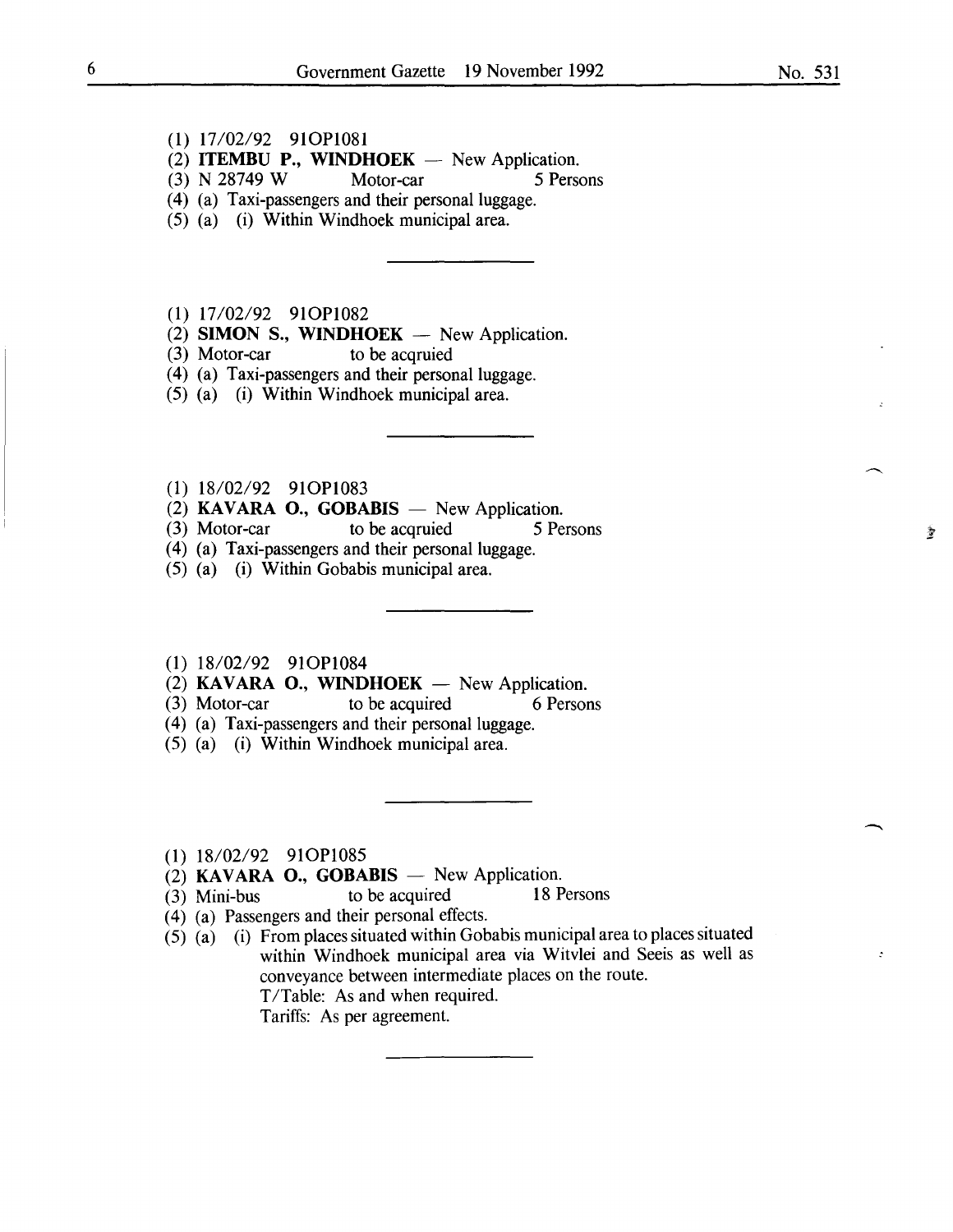- (1) 18/02/92 910Pl086
- (2) **TJAHERE T., PIONIERSPARK** New Application.<br>(3) Motor-car to be acquired
- to be acquired
- (4) (a) Taxi-passengers and their personal luggage.
- (5) (a) (i) Within Windhoek municipal area.
- (1) 18/02/92 910Pl088
- $(2)$  TSININA P., WINDHOEK New Application.
- (3) Motor-car to be acquired
- (4) (a) Taxi-passengers and their personal luggage.
- (5) (a) (i) Within Windhoek municipal area.
- (1) 18/02/92 910Pl090
- (2) FERIS H.H., WINDHOEK  $-$  New Application.<br>(3) N 75015 W Combi 10 Per
- (3) N 75015 W Combi 10 Persons
- (4) (a) Taxi-passengers and their personal luggage.
- (5) (a) (i) Within Windhoek municipal area.
- (1) 18/02/92 910Pl091
- (2) **KRAATZ A., GOBABIS**  $-$  New Application.
- (3) Motor-car to be acquired 6 Persons
- (4) (a) Taxi-passengers and their personal luggage.
- (5) (a) (i) Within Gobabis municipal area.
- (1) 10/02/92 910Pl092
- $(2)$  KAUAPIRURA T., WINDHOEK New Application.
- (3) Motor-car to be acquired
- (4) (a) Taxi-passengers and their personal luggage.
- (5) (a) (i) Within Windhoek municipal area.
- (1) 10/02/92 910P1093
- (2) IFUGULA J., WINDHOEK  $-$  New Application.
- (3) N 72382 W Bus 14 Persons
- ( 4) (a) Passengers and their personal effects.
- (5) (a) (i) From Windhoek to Oshakati via Okahandja, Otjiwarongo, Otavi, Tsumeb, Oshivelo and Ondangwa and return via the same route.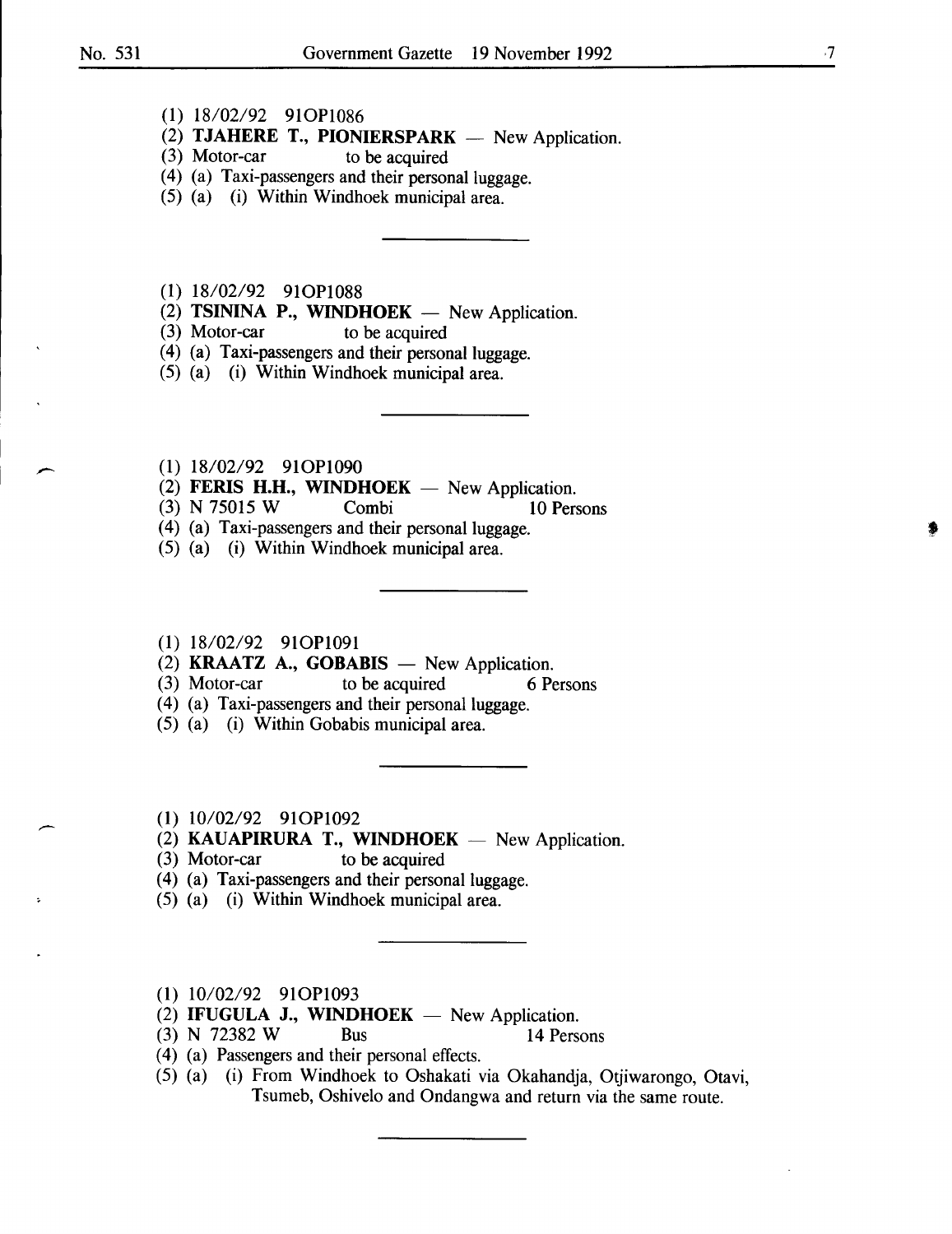- (1) 19/02/92 910P1094
- $(2)$  MBUTI S., WINDHOEK New Application.
- (3) Mini-busses to be acquired
- (4) (a) Taxi-passengers and their personal luggage.
- (5) (a) (i) Within Windhoek municipal area.
- (1) 19/02/92 910P1095
- (2) **GOLDBECK M., WINDHOEK**  $-$  New Application.<br>(3) Mini-bus to be acquired 10 Persons
- Mini-bus to be acquired 10 Person<br>
N 36324 W Double Cab 5 Persons Double Cab
- ( 4) (a) Tourists and their personal effects.
- (5) (a) (i) From Windhoek to places situated within Namibia and return.
- (1) 19/02/92 910P1096
- $(2)$  KUVARE E.W., WINDHOEK Additional Vehicle.
- (3) Motor-car to be acquired 6 Persons
- (4) (a) Taxi-passengers and their personal luggage.
- (5) (a) (i) Within Windhoek municipal area.
- (1) 19/02/92 910P1097
- (2) KUVARE E.W., WINDHOEK  $-$  Additional Vehicle.
- (3) Motor-car to be acquired 5 Persons
- ( 4) (a) Taxi-passengers and their personal luggage.
- (5) (a) (i) Within Windhoek municipal area.
- (1) 19/02/92 910P1098
- (2) KALOLA K., KATUTURA  $-$  New Application.
- (3) Motor-car to be acquired 6 Persons
- ( 4) (a) Taxi-passengers and their personal luggage.
- (5) (a) (i) Within Windhoek municipal area.
- (1) 19/02/92 910P1099
- $(2)$  TJAKAURAA D.H., WINDHOEK Additional Vehicle.
- (3) Combi to be acquired 10 Persons
- (4) (a) Taxi-passengers and their personal luggage.
- (5) (a) (i) Within Otjiwarongo municipal area.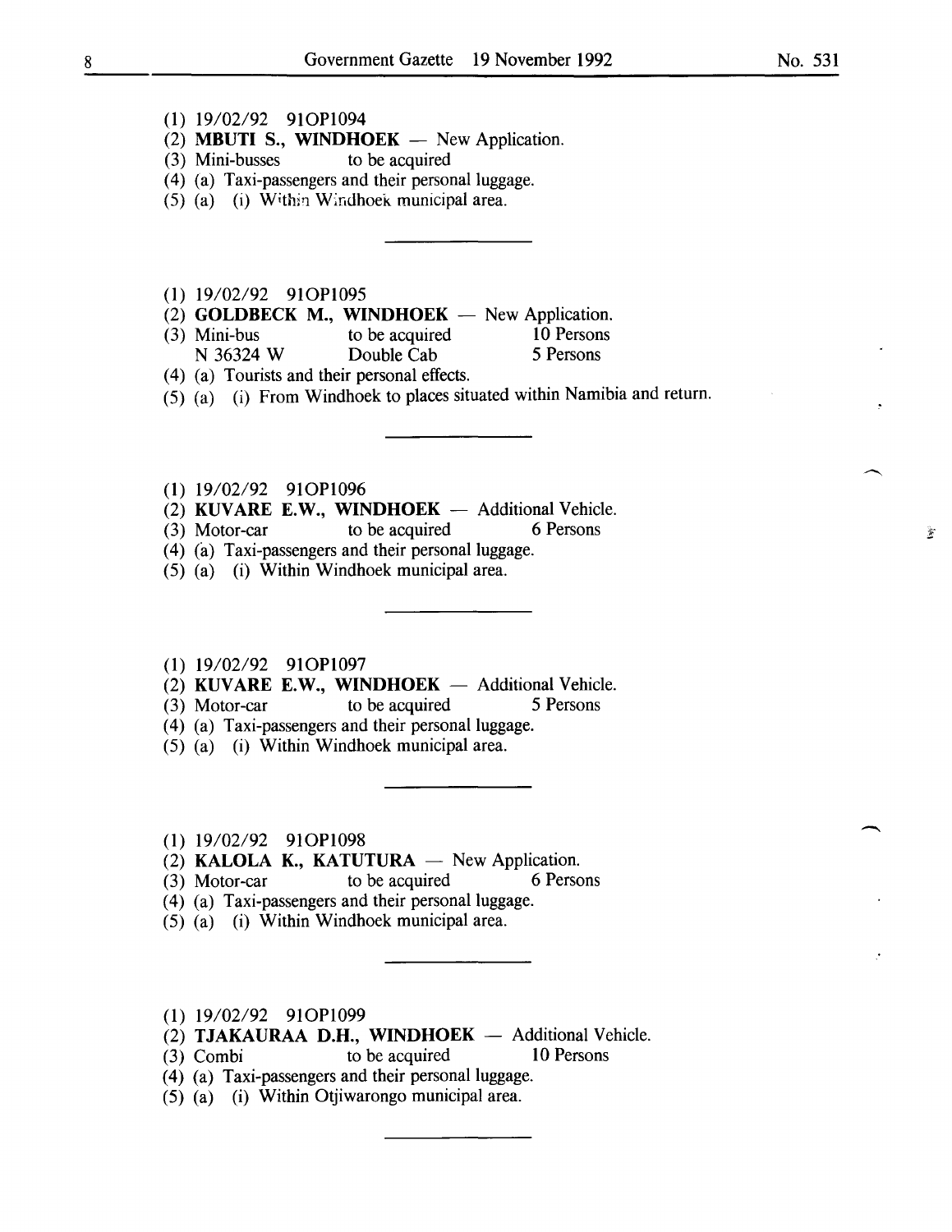- (1) 10/02/92 910P1100
- (2) **KUHANGA E., OTJIWARONGO** New Application.
- (3) Combi to be acquired 10 Persons
- (4) (a) Taxi-passengers and their personal luggage.
- (5) (a) (i) Within Otjiwarongo municipal area.

**(1)** 19/02/92 910P1101

- (2) **SHIKALEPO R., WINDHOEK**  $-$  New Application.
- (3) N 61978 W Motor-car 5 Persons
- (4) (a) Taxi-passengers and their personal luggage.
- (5) (a) (i) Within Windhoek municipal area.
- (1) 20/02/92 910P1102
- (2) **HARRIS A., KHOMASDAL**  $-$  New Application.<br>(3) Mini-bus to be acquired
- to be acquired
- (4) (a) Taxi-passengers and their personal luggage.
- (5) (a) (i) Within Windhoek municipal area.
- (1) 20/02/92 910P1103
- (2) **OLIVIER N.F., KHOMASDAL**  $-$  New Application.<br>(3) Mini-bus to be acquired
- to be acquired
- (4) (a) Taxi-passengers and their personal luggage.
- (5) (a) (i) Within Windhoek municipal area.
- (1) 20/02/92 910P1104
- (2) **UIRAB A., WINDHOEK** Additional Vehicle.
- (3) Motor-car to be acquired 5 Persons
- (4) (a) Taxi-passengers and their personal luggage.
- (5) (a) (i) Within Windhoek municipal area.
- (1) 20/02/92 910P1106
- $(2)$  **KAMBERIPA G., WINDHOEK** New Application.
- (3) Motor-car to be acquired 5 Persons
- (4) (a) Taxi-passengers and their personal luggage.
- (5) (a) (i) Within Windhoek municipal area.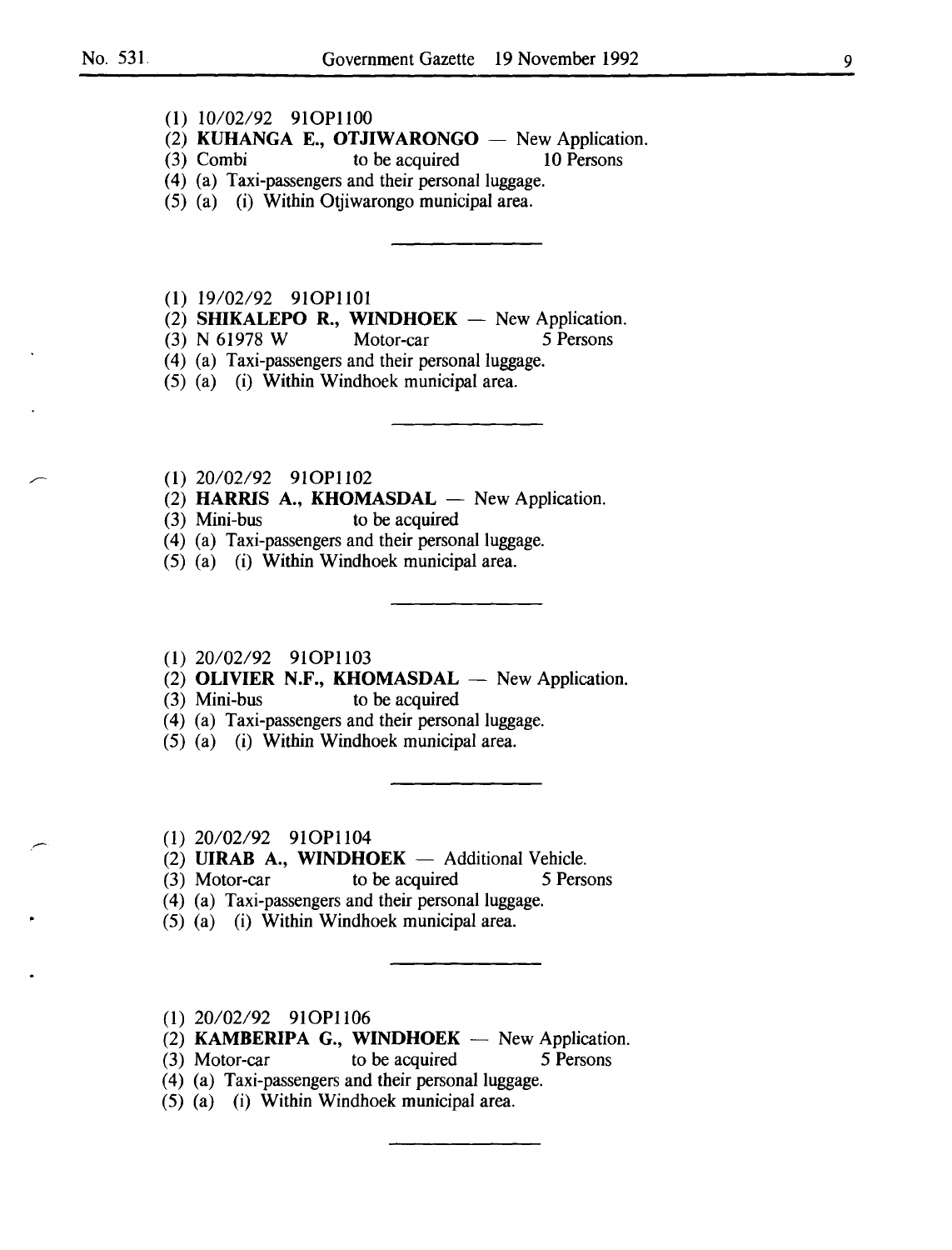#### (1) 20/02/92 910Pll07

(2) KAMBERIPA G., WINDHOEK  $-$  New Application.

- (3) Motor-car to be acquired 5 Persons
- (4) (a) Taxi-passengers and their personal luggage.
- (5) (a) (i) Within Gobabis municipal area.

#### (1) 20/02/92 910Pll09

- (2) TJAKAURUA D.H., WINDHOEK  $-$  New Application.
- (3) Combi to be acquired 10 Persons
- (4) (a) Taxi-passengers and their personal luggage.
- (5). (a) (i) (a) Within an area with a radius of 50 (fifty) kilometers calculated from Okatjiruuo; and (b) On casual trips from places in area (a) to places situated within Bushmanland as well as to Tsumeb, Rundu, Oshakati, Outjo, Otjiwarongo, Okakarara and Otavi and return. T/Table & Tariffs: As per agreement.
- (1) 20/02/92 910P1110
- (2) **TJERIJE B.U., WINDHOEK**  $-$  New Application.<br>(3) Combi to be acquired 10 Persons
- $(3)$  Combi to be acquired
- (4) (a) Taxi-passengers and their personal luggage.
- (5) (a) (i) Within Windhoek municipal area.

#### (1) 20/02/92 910Pllll

- (2) MERIDIONAL E.C.A. (PTY) LTD., WINDHOEK  $-$  New Application.
- (3) N 68057 W Interlink N 684390 W Interlink
- (4) (a) Sugar.
- (5) (a) (i) From a place on the Namibia/R.S.A. border at Nakop to own place of business at Grootfontein.
- (1) 21/02/92 91OP1112
- (2) MENGO M., WINDHOEK  $-$  New Application.
- (3) Motor-car to be acquired 6 Persons
- (4) (a) Taxi-passengers and their personal luggage.
- (5) (a) (i) Within Windhoek municipal area.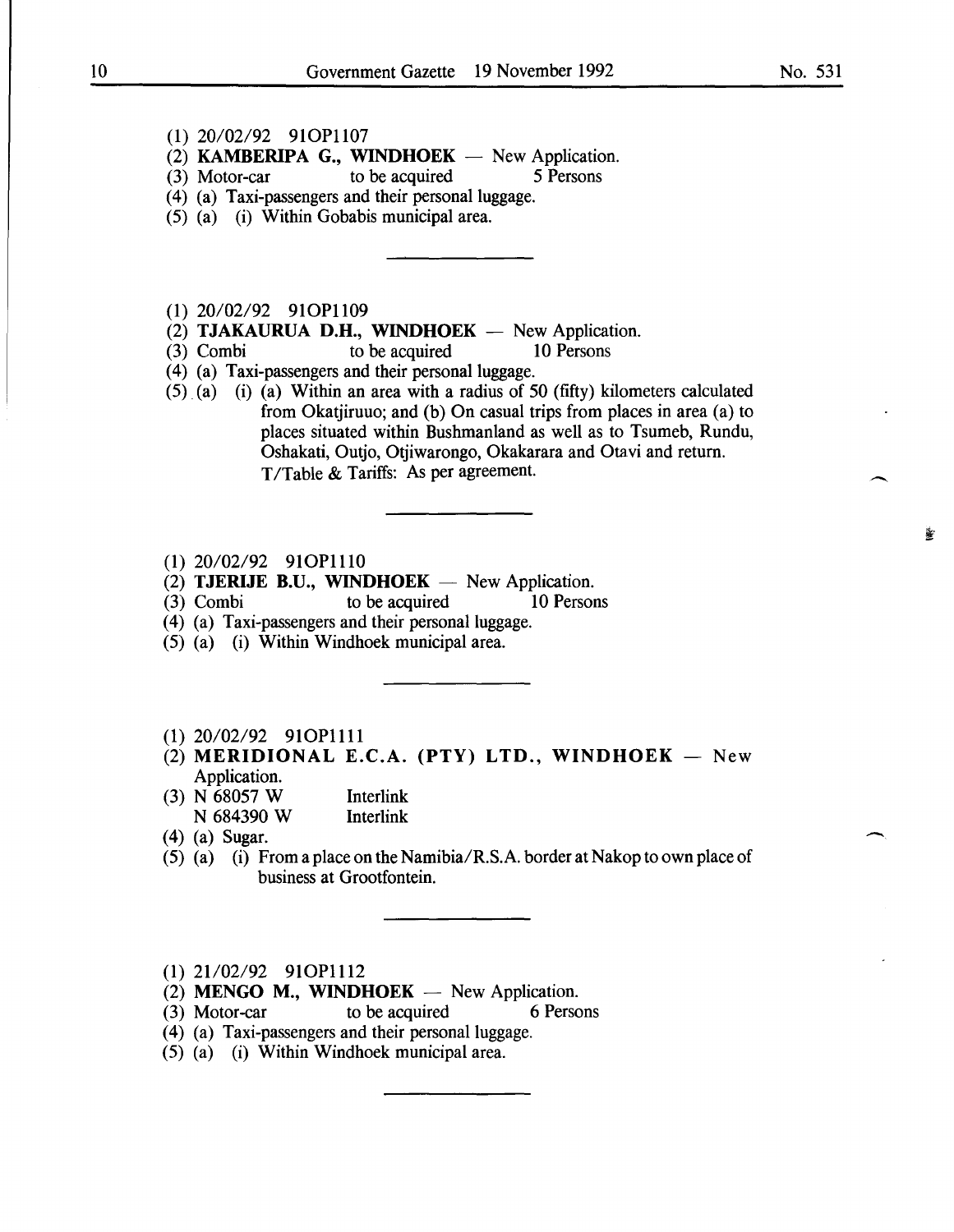- (1) 21/02/92 91OP1113
- (2) **BOOYS E., WINDHOEK** New Application.<br>(3) Motor-car to be acquired 5 Persons
- to be acquired
- (4) (a) Taxi-passengers and their personal luggage.
- (5) (a) (i) Within Windhoek municipal area.
- (1) 21/02/92 91OP1114
- (2) **LOAS S., KATUTURA**  $-$  New Application.<br>(3) Motor-car to be acquired 5 F
- (3) Motor-car to be acquired 5 Persons
- (4) (a) Taxi-passengers and their personal luggage.
- (5) (a) (i) Within Windhoek municipal area.
- (1) 21/02/92 91OP1115
- (2) **JOAS V., WINDHOEK** New Application.<br>(3) Motor-car to be acquired 6 Persons
- $(3)$  Motor-car to be acquired
- (4) (a) Taxi-passengers and their personal luggage.
- (5) (a) (i) Within Windhoek municipal area.
- (1) 21/02/92 91OP1116
- (2) **TJAZAMO G., ORANJEMUND** New Application.
- (3) Motor-car to be acquired 6 Persons
- (4) (a) Taxi-passengers and their personal luggage.
- (5) (a) (i) Within Windhoek municipal area.
- (1) 21/02/92 91OP1117
- (2) **KARITA E., KATUTURA** New Application.<br>(3) Motor-car to be acquired 6 Persons
- $(3)$  Motor-car
- (4) (a) Taxi-passengers and their personal luggage.
- (5) (a) (i) Within Windhoek municipal area.
- (1) 21/02/92 91OP1118
- (2) **KATJIVIRUE R., ORANJEMUND**  $-$  New Application.<br>(3) Motor-car to be acquired 6 Persons
- $(3)$  Motor-car to be acquired
- (4) (a) Taxi-passengers and their personal luggage.
- (5) (a) (i) Within Windhoek municipal area.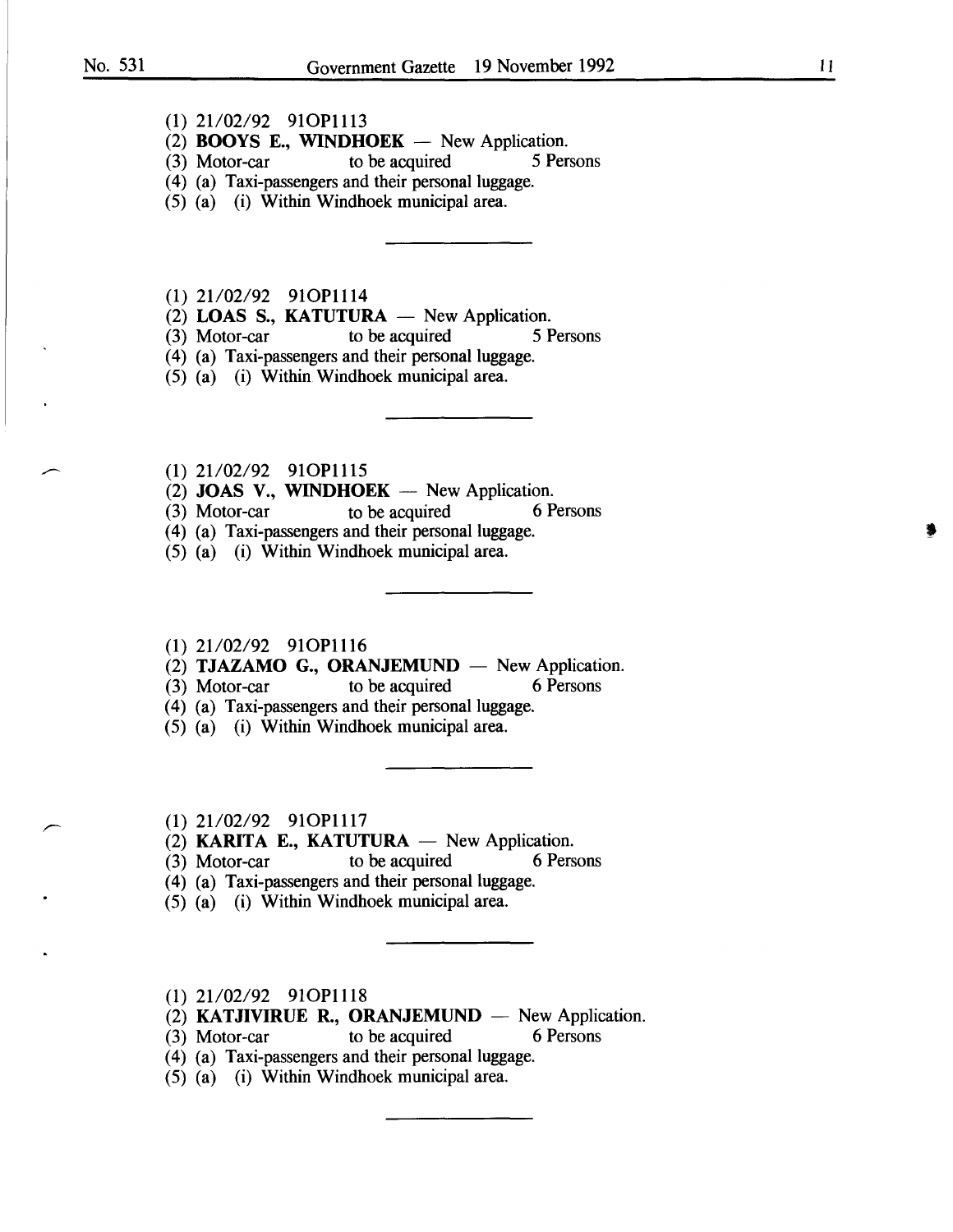- (1) 21/02/92 91OP1119
- (2) **MUTOTA E., REHOBOTH**  $-$  New Application.<br>(3) Motor-car to be acquired 5 Persons
- to be acquired
- (4) (a) Taxi-passengers and their personal luggage.
- (5) (a) (i) Within Windhoek municipal area.
- $(1)$  21/02/92 91OP1120
- (2) **KANDANGA W., WINDHOEK** New Application.<br>(3) Motor-car to be acquired
- $(3)$  Motor-car
- (4) (a) Taxi-passengers and their personal luggage.
- (5) (a) (i) Within Windhoek municipal area.
- (1) 21/02/92 910P1121
- (2) JOAS F., KATUTURA  $-$  New Application.
- (3) Motor-car to be acquired 6 Persons
- (4) (a) Taxi-passengers and their personal luggage.
- (5) (a) (i) Within Windhoek municipal area.
- (1) 21/02/92 91OP1122
- (2) GARISES M., KATUTURA  $-$  New Application.<br>(3) Motor-car to be acquired 6 Persons
- $(3)$  Motor-car to be acquired
- (4) (a) Taxi-passengers and their personal luggage.
- (5) (a) (i) Within Windhoek municipal area.
- $(1)$  21/02/92 91OP1123

 $(3)$  Motor-car

- (2) **XOAGUB E., WINDHOEK** New Application.<br>(3) Motor-car to be acquired 5 Persons
	-
- (4) (a) Taxi-passengers and their personal luggage.
- (5) (a) (i) Within Windhoek municipal area.
- (1) 21/02/92 91OP1124
- (2) PHILIPUS S.T., WINDHOEK  $-$  New Application.
- (3) Combi to be acquired 10 Persons
- (4) (a) Taxi-passengers and their personal luggage.
- (5) (a) (i) Within Windhoek municipal area.

 $\overline{\phantom{0}}$ 

黍